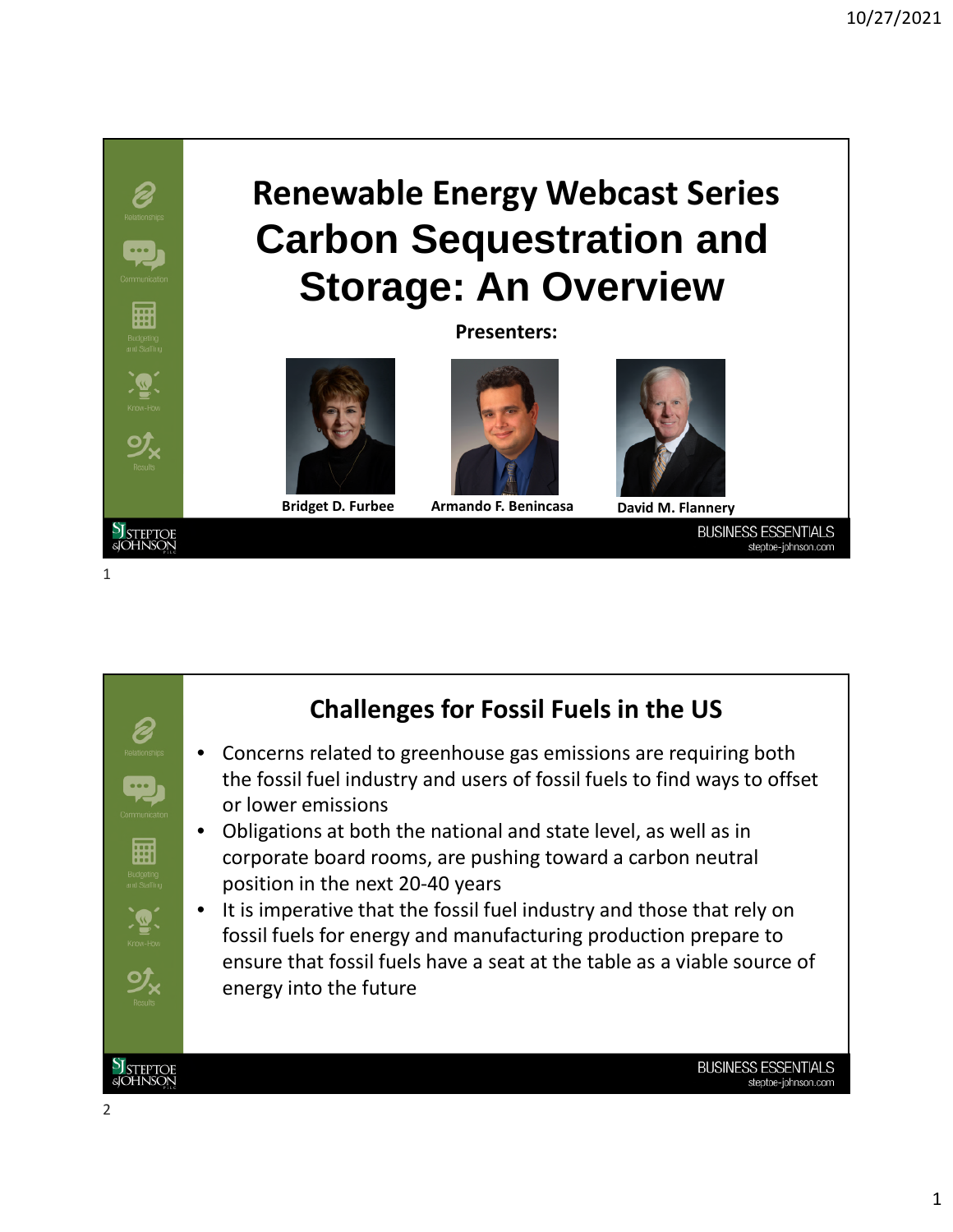

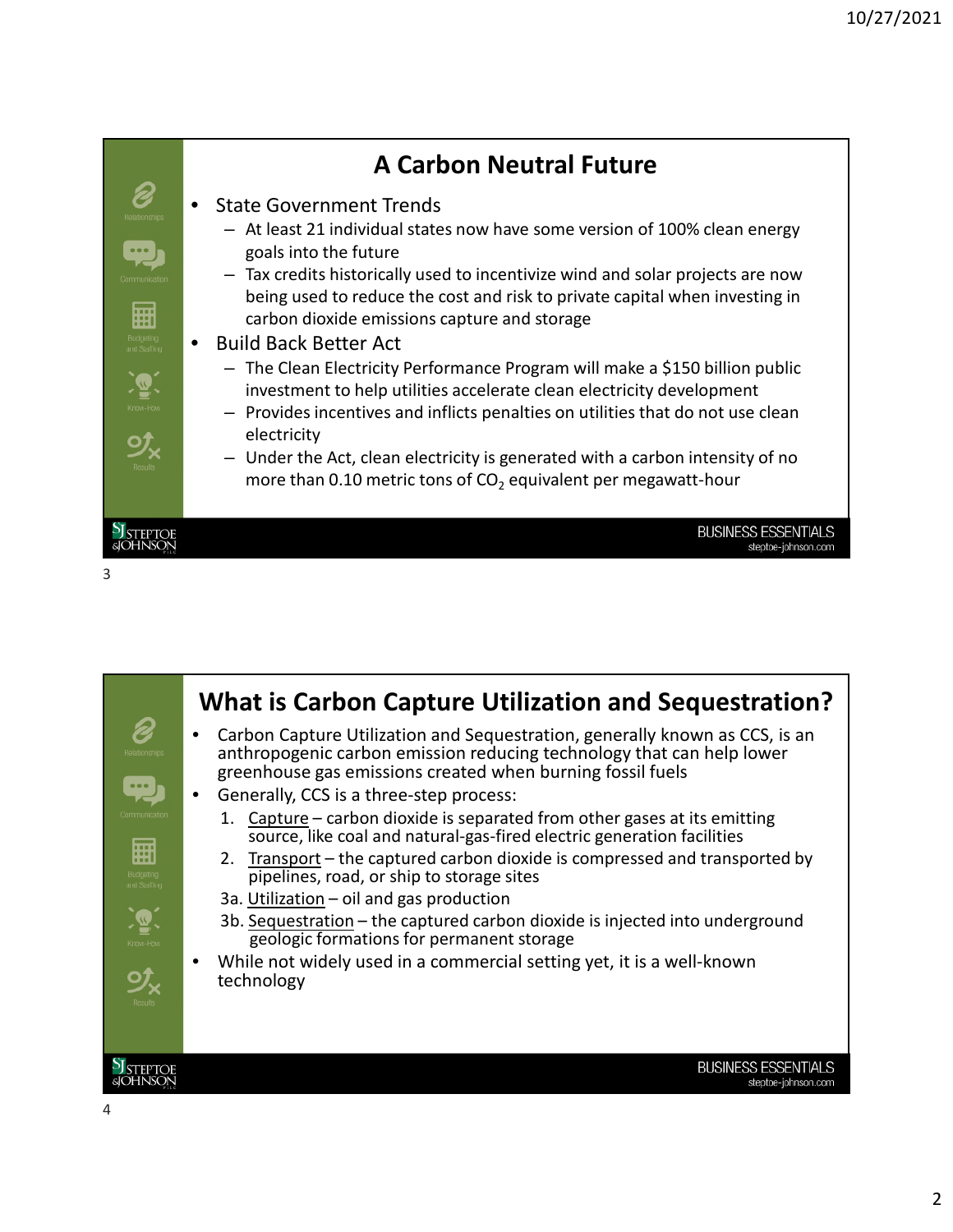

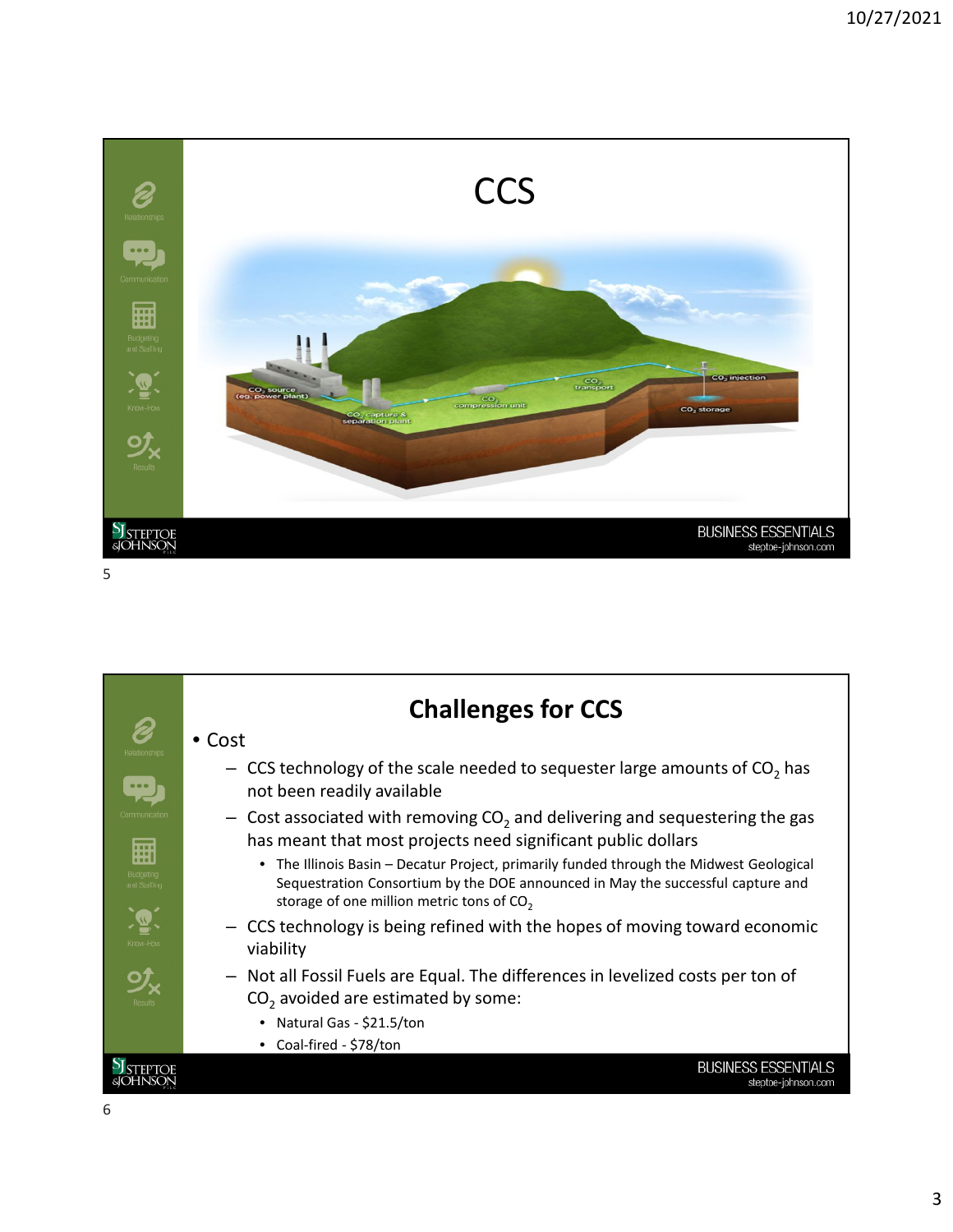

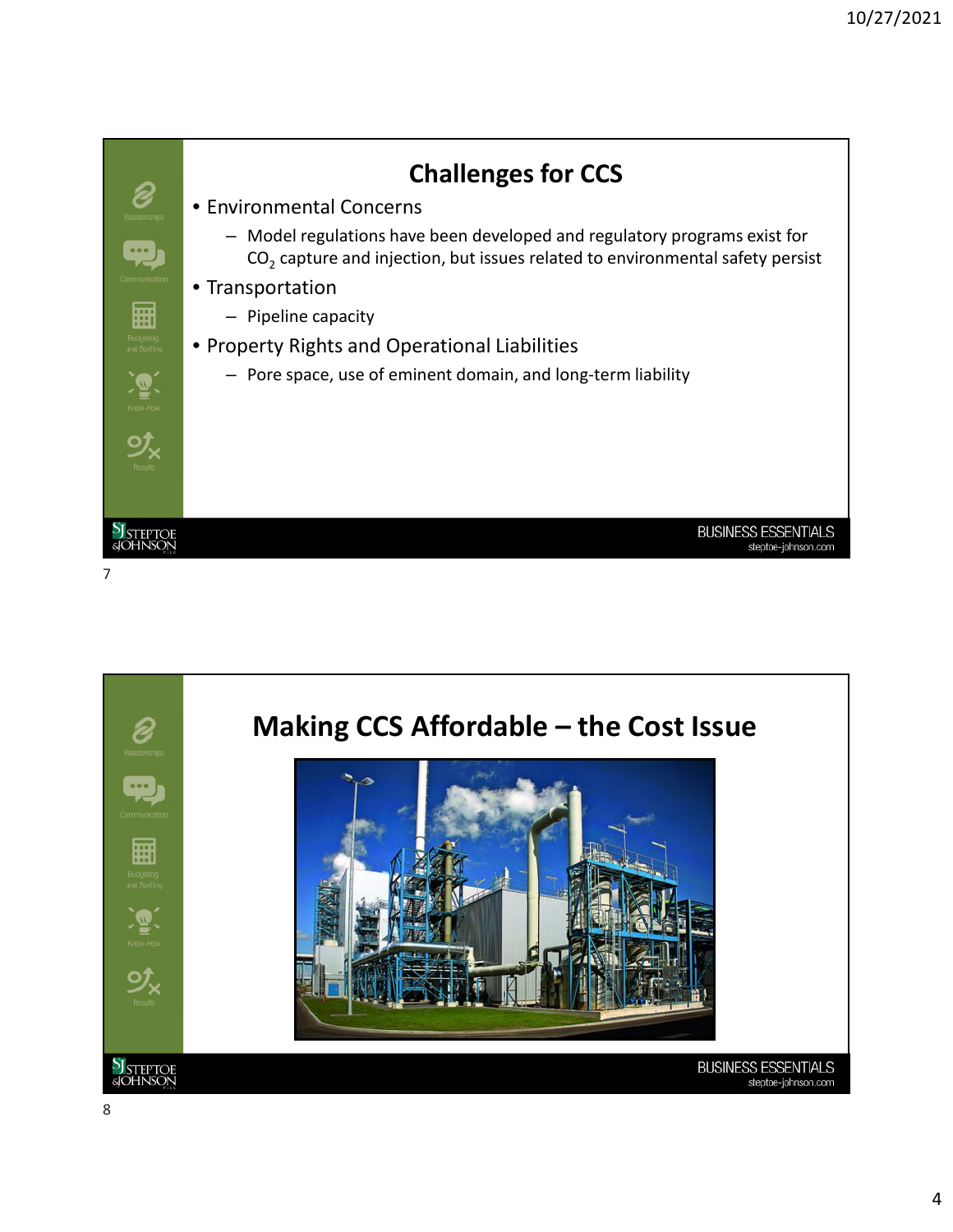

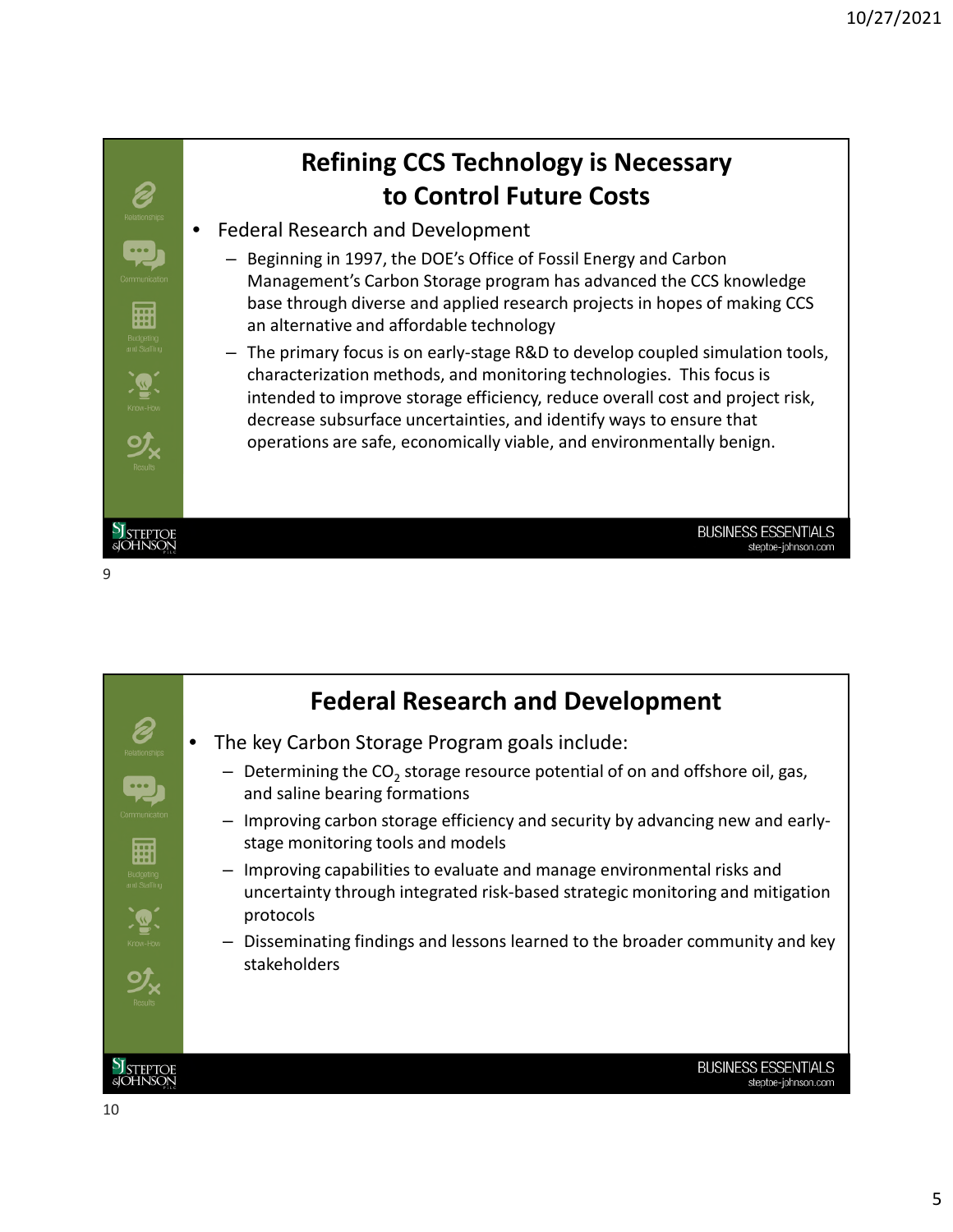

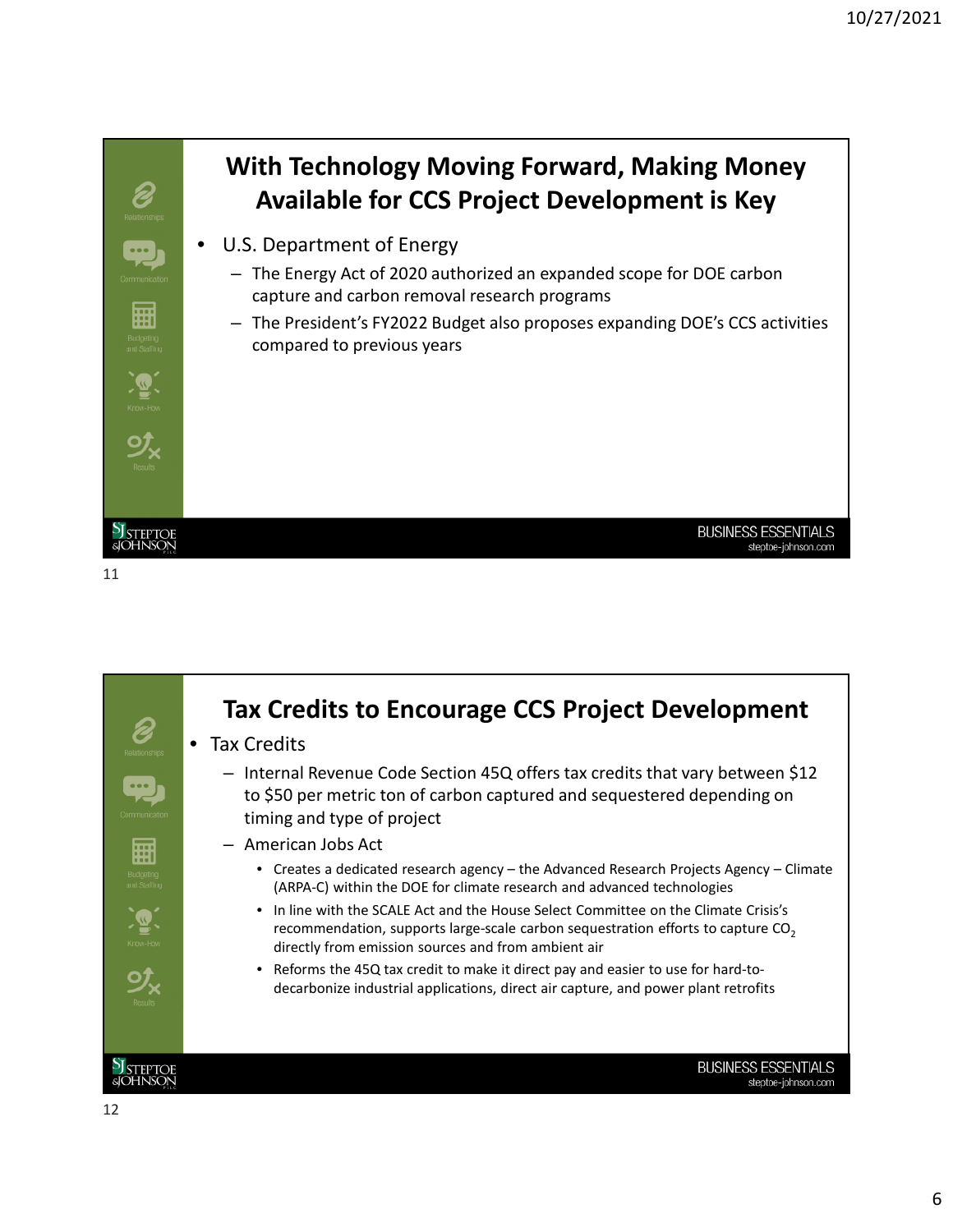

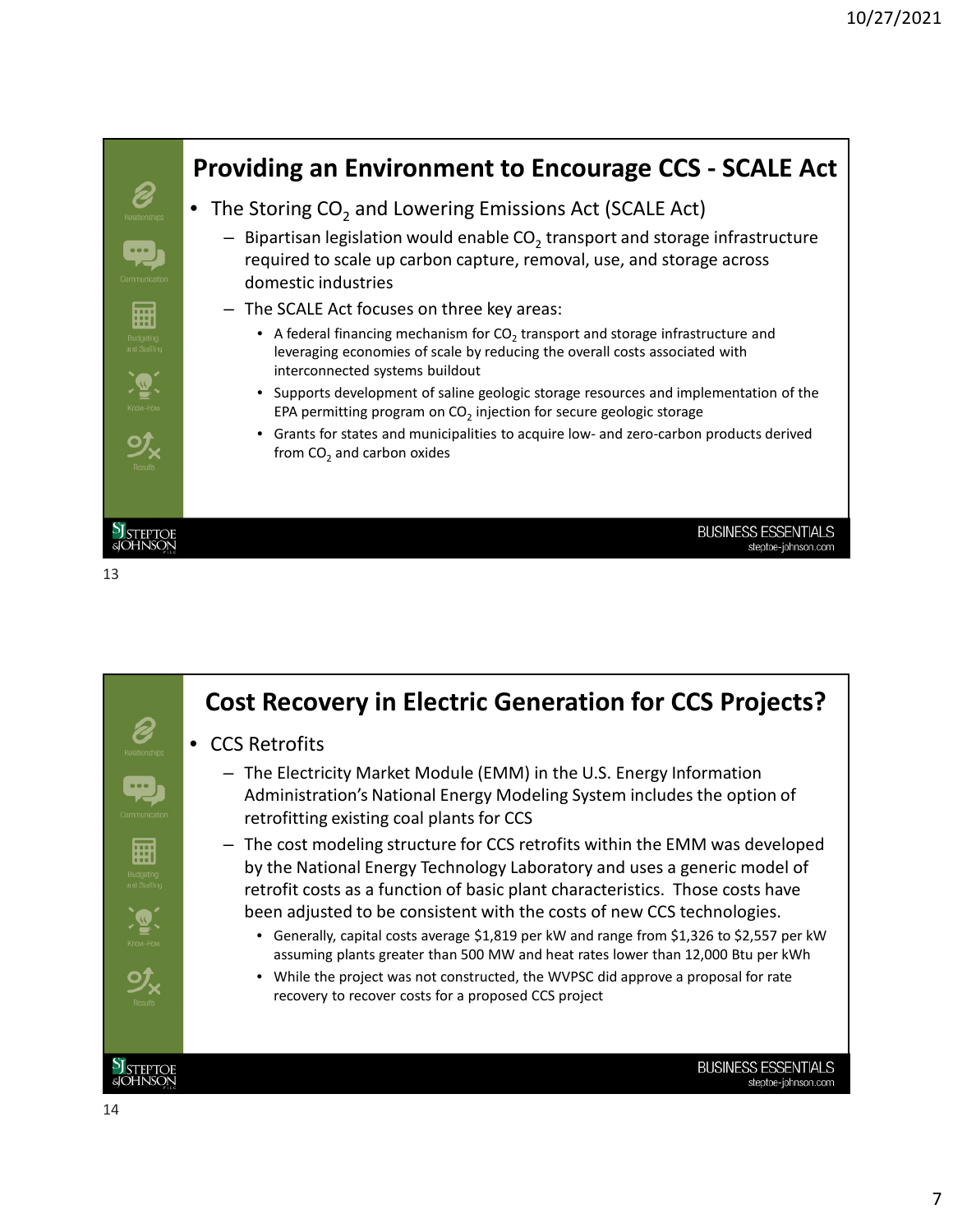

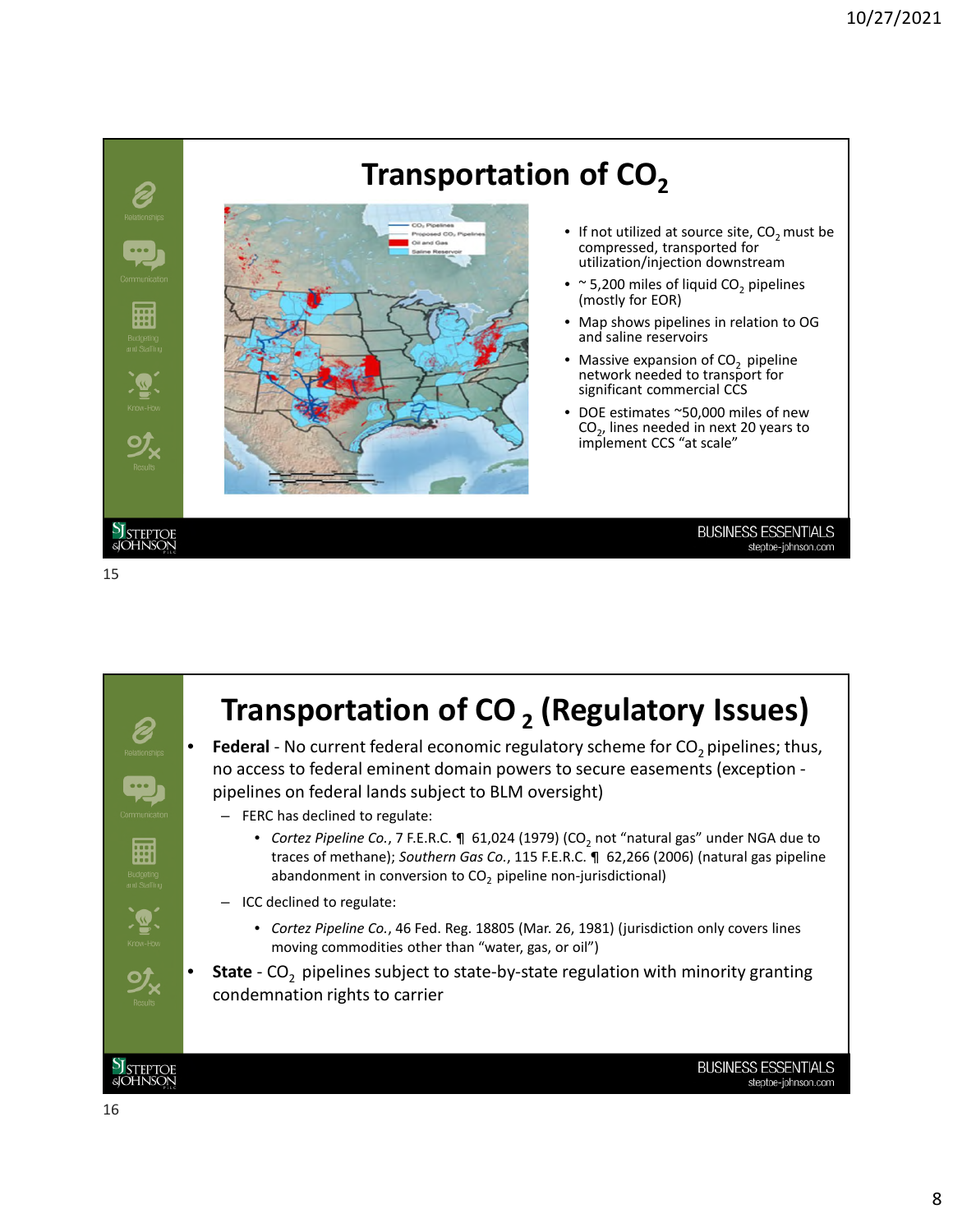



## **CO2 Sequestration – Permanent Carbon Storage**

- CO<sub>2</sub> injected, flows through/fills pore spaces (empty space between grains of rock, fractures, and voids) in permeable layers of rock matrix
- Potential targets: depleted oil/gas fields; shale formations; coal/CBM; deep saline formations
- Variables include:
	- Physical space of reservoir
	- Structural integrity of formation
	- $-$  Amount of CO<sub>2</sub> to be injected
	- $-$  Areal footprint over which injected CO<sub>2</sub> will migrate (plume)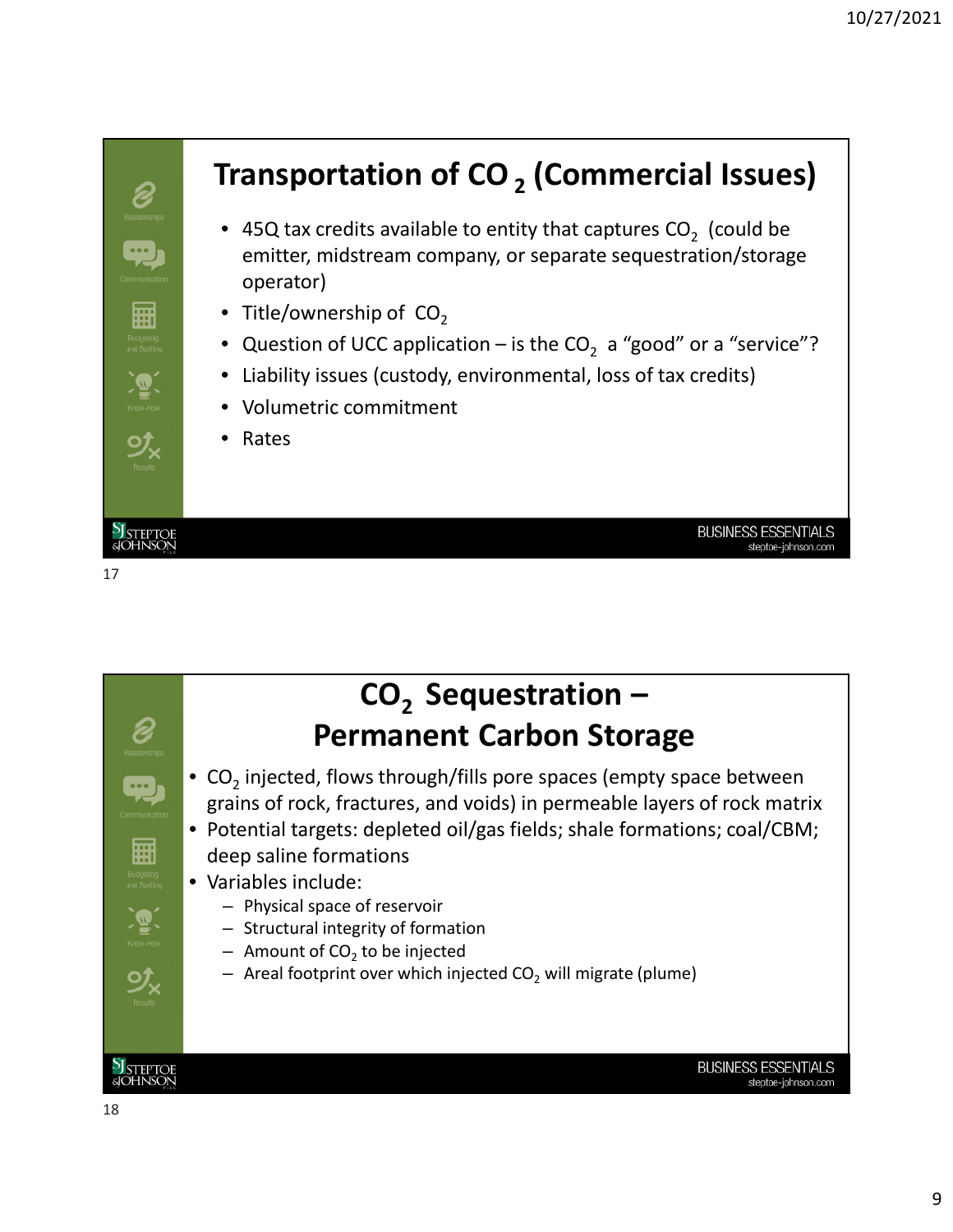

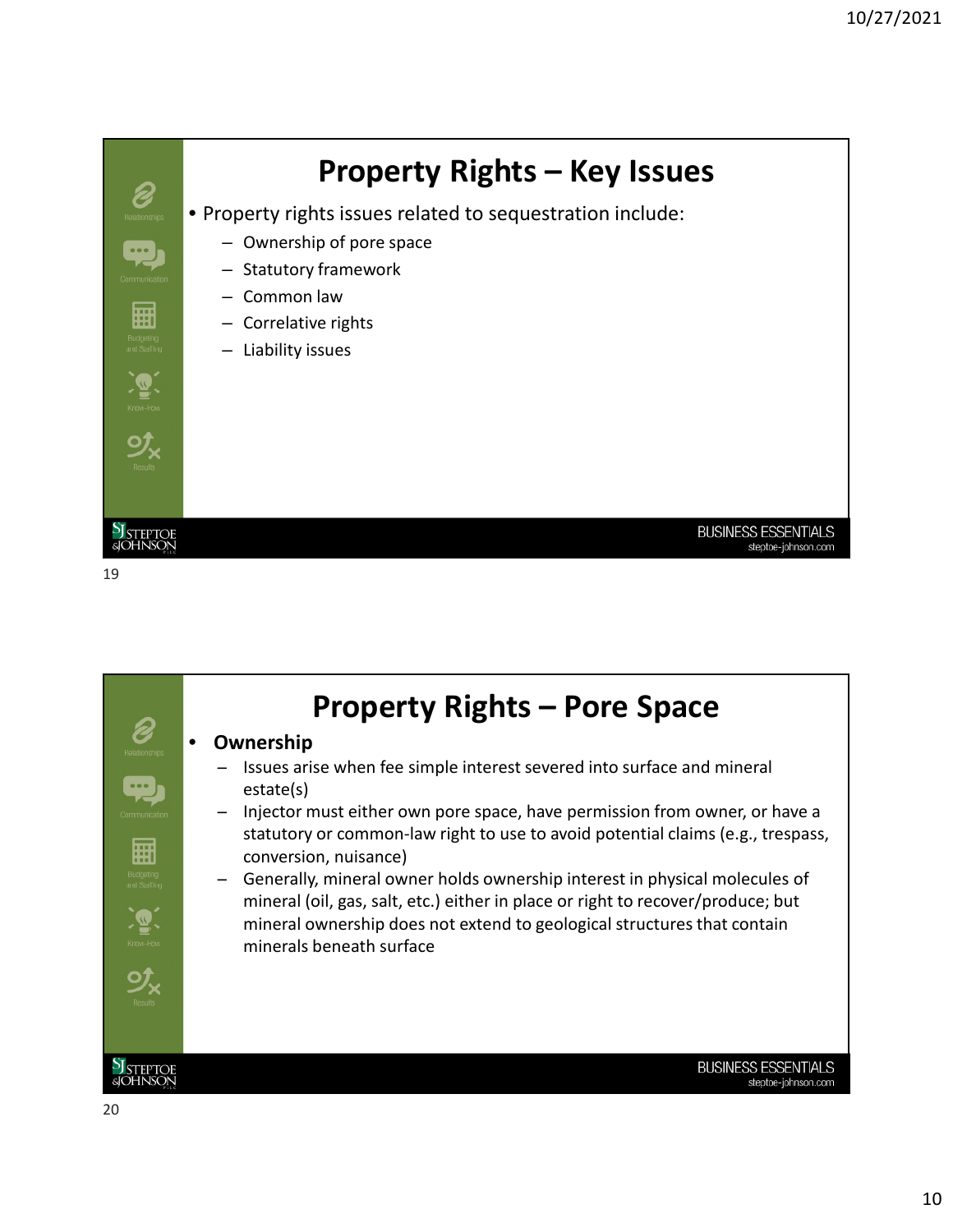

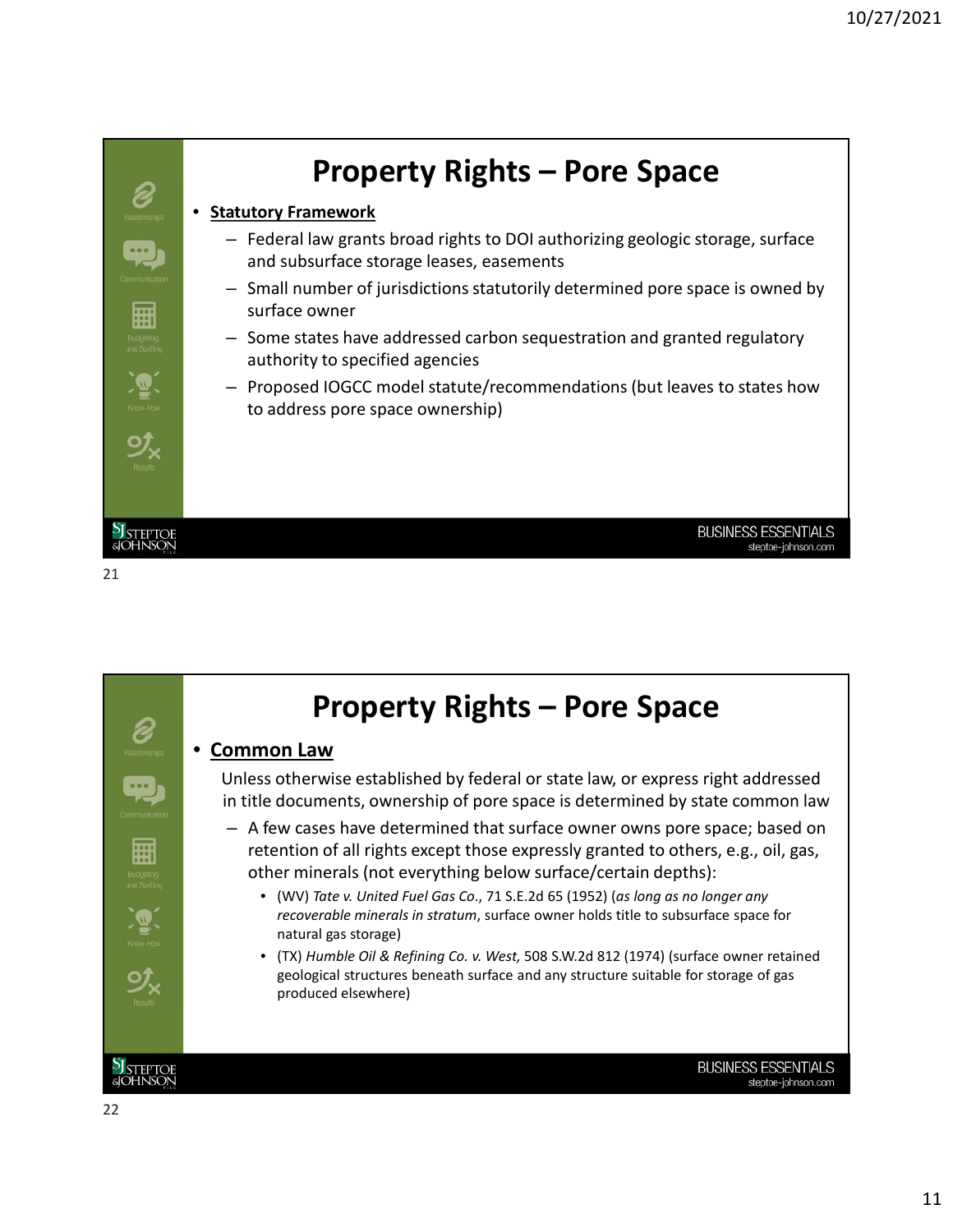

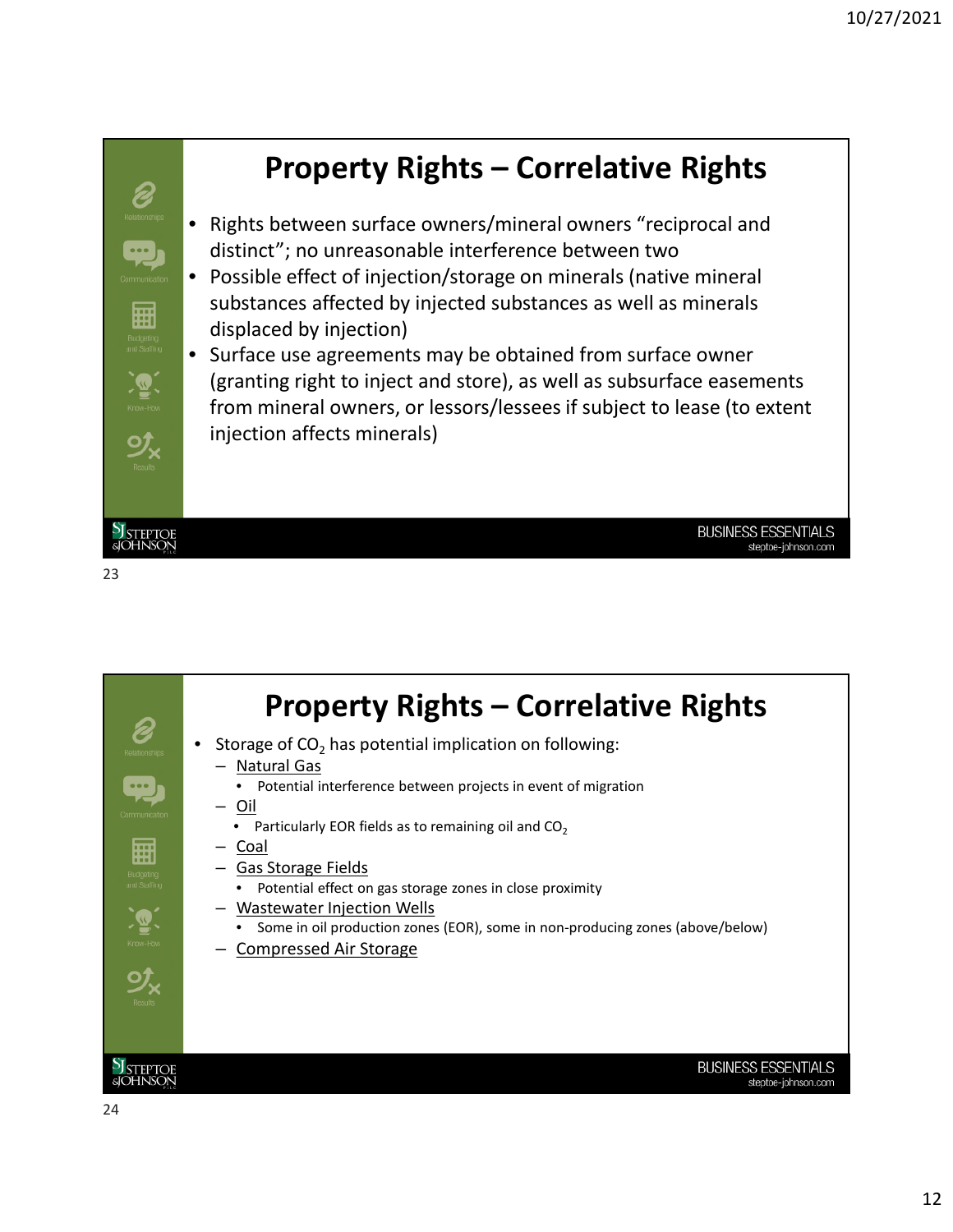

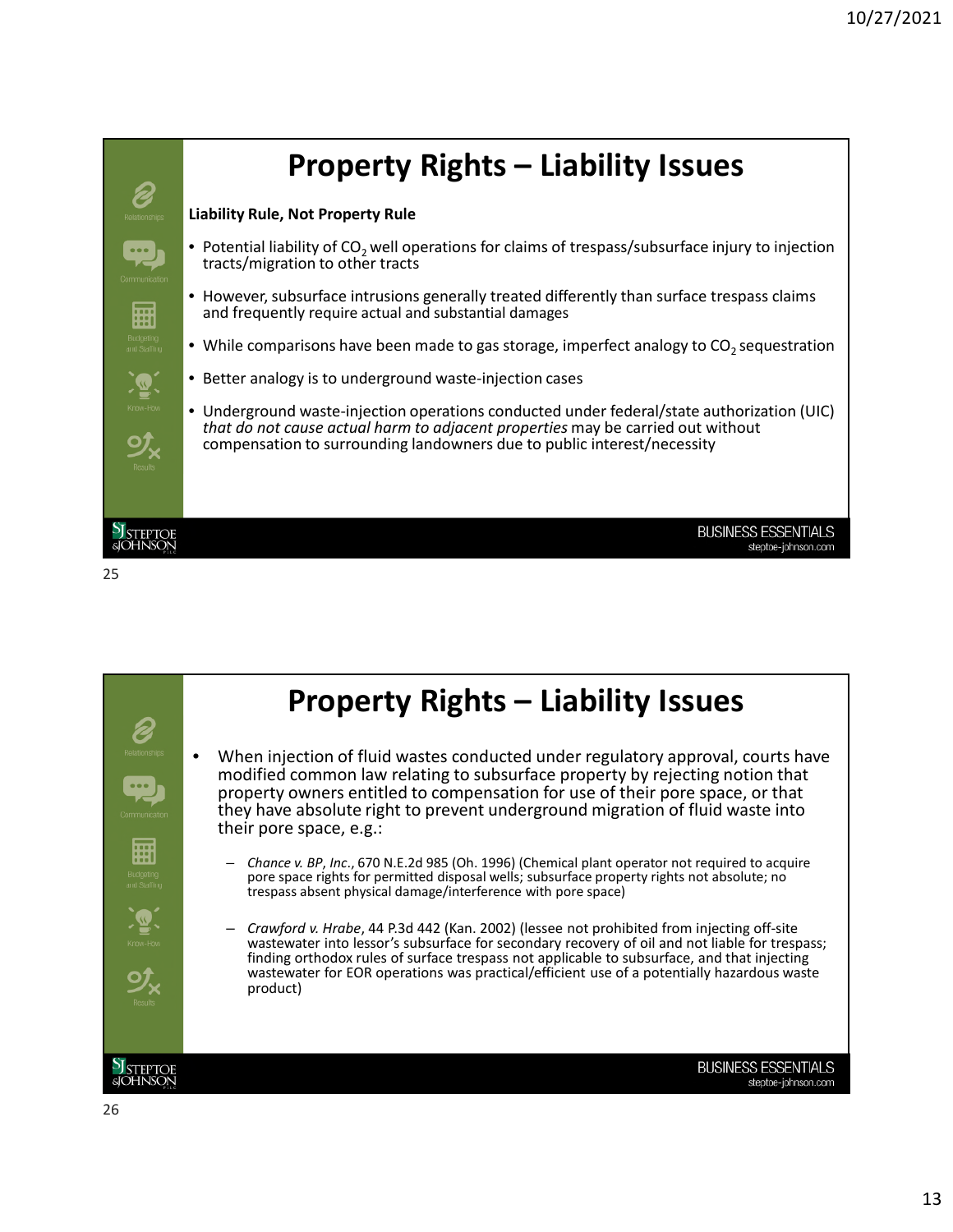

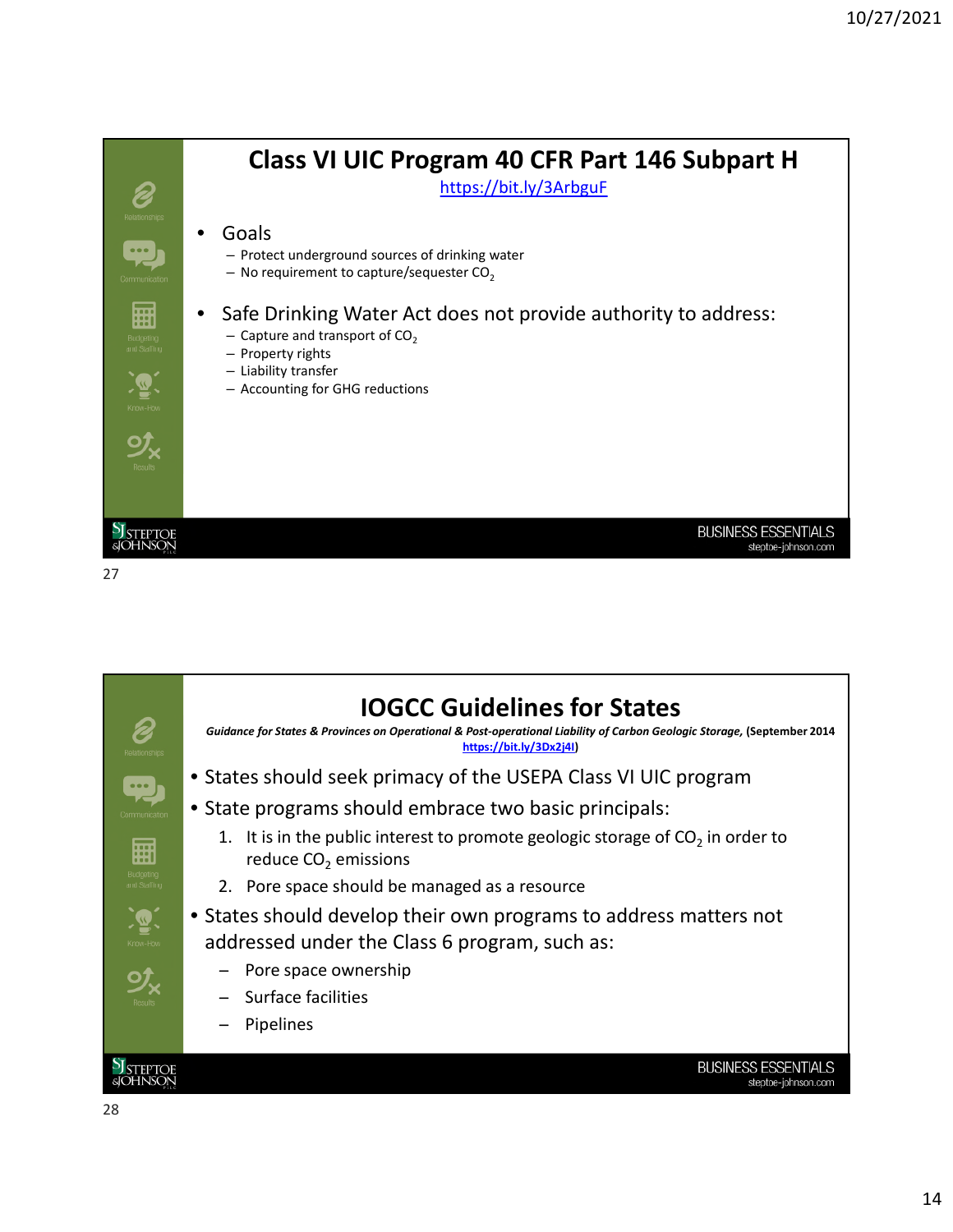![](_page_14_Figure_1.jpeg)

![](_page_14_Picture_2.jpeg)

![](_page_14_Picture_3.jpeg)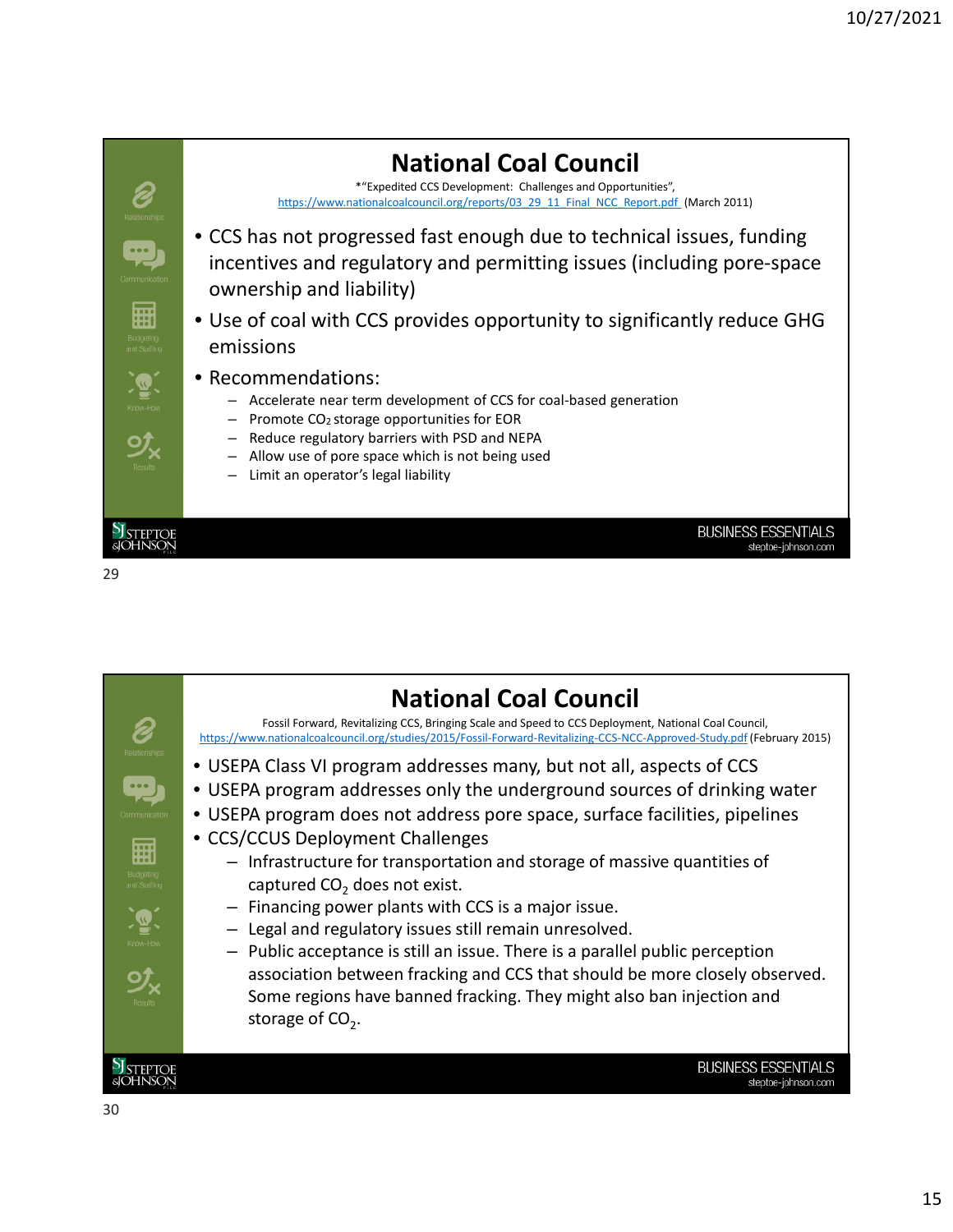![](_page_15_Picture_1.jpeg)

![](_page_15_Picture_2.jpeg)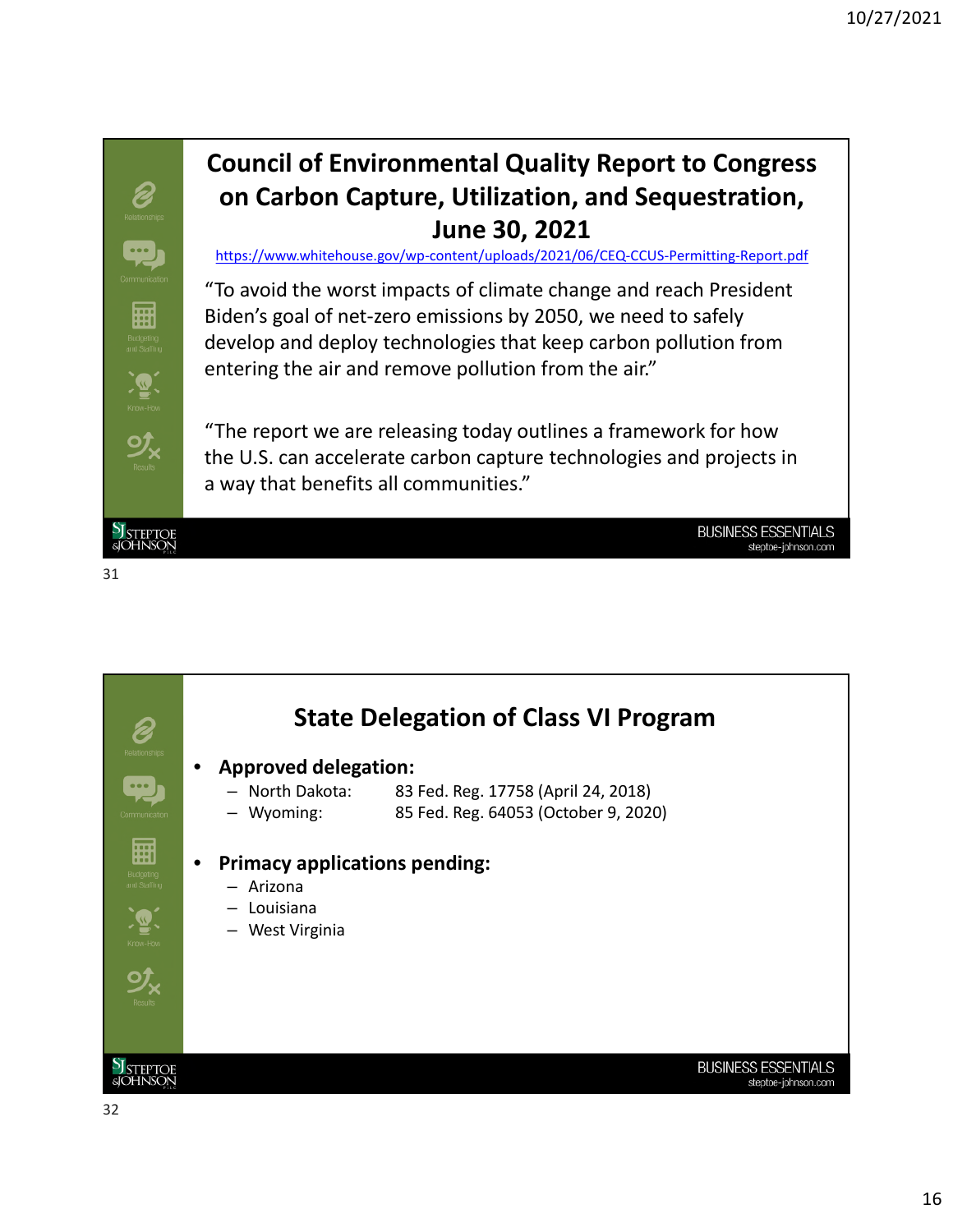![](_page_16_Figure_1.jpeg)

![](_page_16_Picture_2.jpeg)